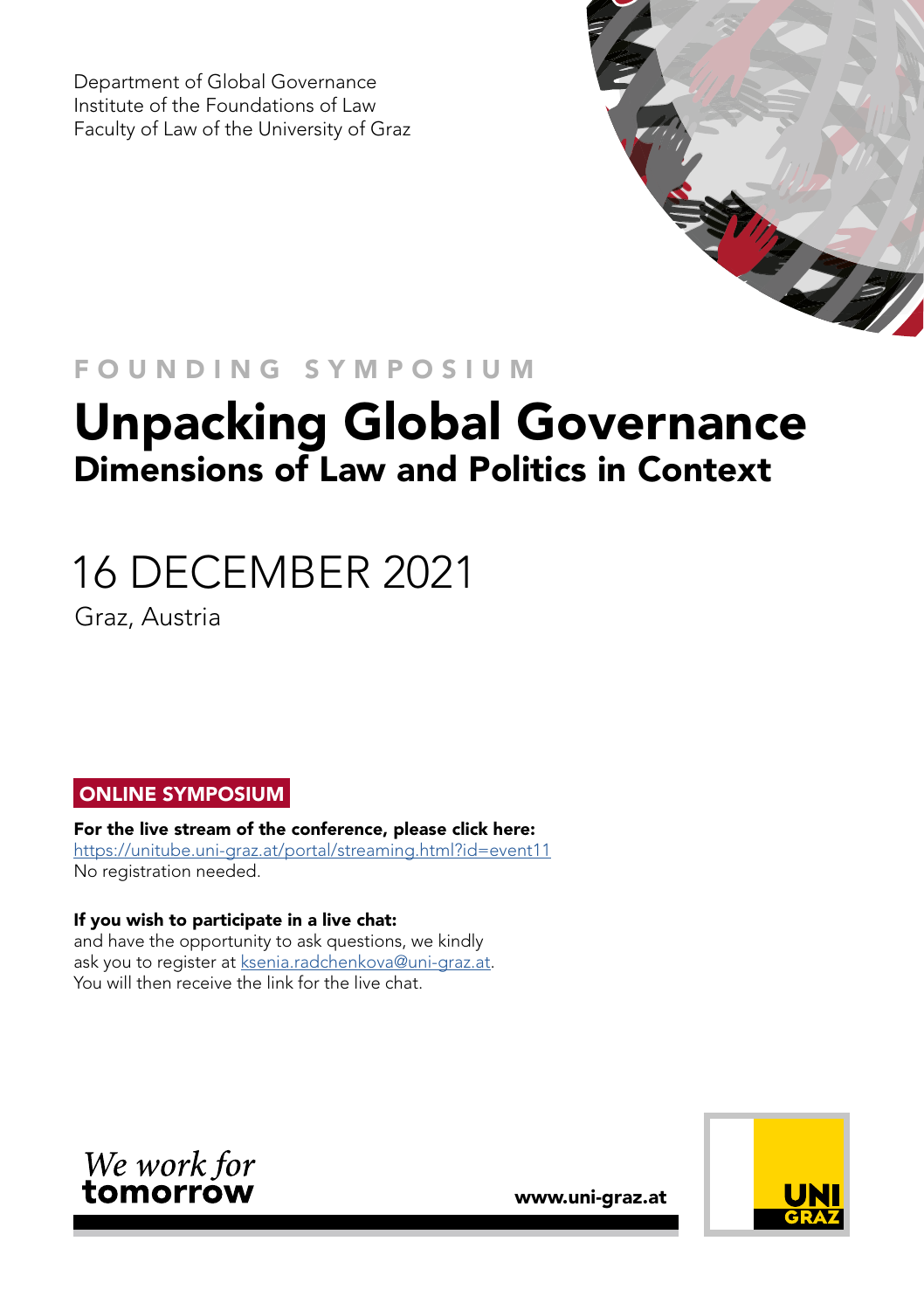The **department of Global Governance** was founded at the Institute of the Foundations of Law of the University of Graz at the end of 2020, pooling expertise on law and social sciences.

Bearing the title "Unpacking Global Governance: Dimensions of Law and Politics in Context", the Founding Symposium of the department aims to highlight the phenomena of federal or multilevel system-building in law, politics and culture along the fault lines of state-centric approaches.

Panels will engage with the concept of 'global governance' from three perspectives: human rights and migration; peacebuilding in light of identity and religion; and trends of legal governance and legitimacy-building in regional integration. The Symposium further aims to transcend national boundaries debating notions of justice in the context of global health and digitalization.

| 09:00 | <b>Welcome Address</b><br>by Dean Christoph Bezemek                                                                                                                                                           |
|-------|---------------------------------------------------------------------------------------------------------------------------------------------------------------------------------------------------------------|
| 09:10 | <b>Introduction</b><br>by <b>Jürgen Pirker</b> , Head of the Department                                                                                                                                       |
| 09:20 | <b>Keynote</b><br>The Law and Politics of Global Health Governance:<br>The Need for a Systemic Reform<br>Eyal Benvenisti<br>Faculty of Law, University of Cambridge; Lauterpacht Centre for International Law |

09:50 Q&A

#### PANEL 1: GOVERNANCE AND SYSTEM-BUILDING IN MULTILEVEL AND MULTIPOLAR FRAMEWORKS

| 10:10 | <b>Introduction</b><br>by Benedikt C. Harzl<br>Centre for East European Law and Eurasian Studies<br>Institute of International Law and International Relations, University of Graz |
|-------|------------------------------------------------------------------------------------------------------------------------------------------------------------------------------------|
| 10:20 | The Belt and Road Initiative and the Chinese Approaches to International Law<br>Jingxia Shi<br>Renmin University                                                                   |
| 10:40 | The 30th Anniversary of the Alma-Ata Declaration and the Integration<br>Processes in Central Asia<br><b>Sergey Sayapin</b><br><b>KIMEP University</b>                              |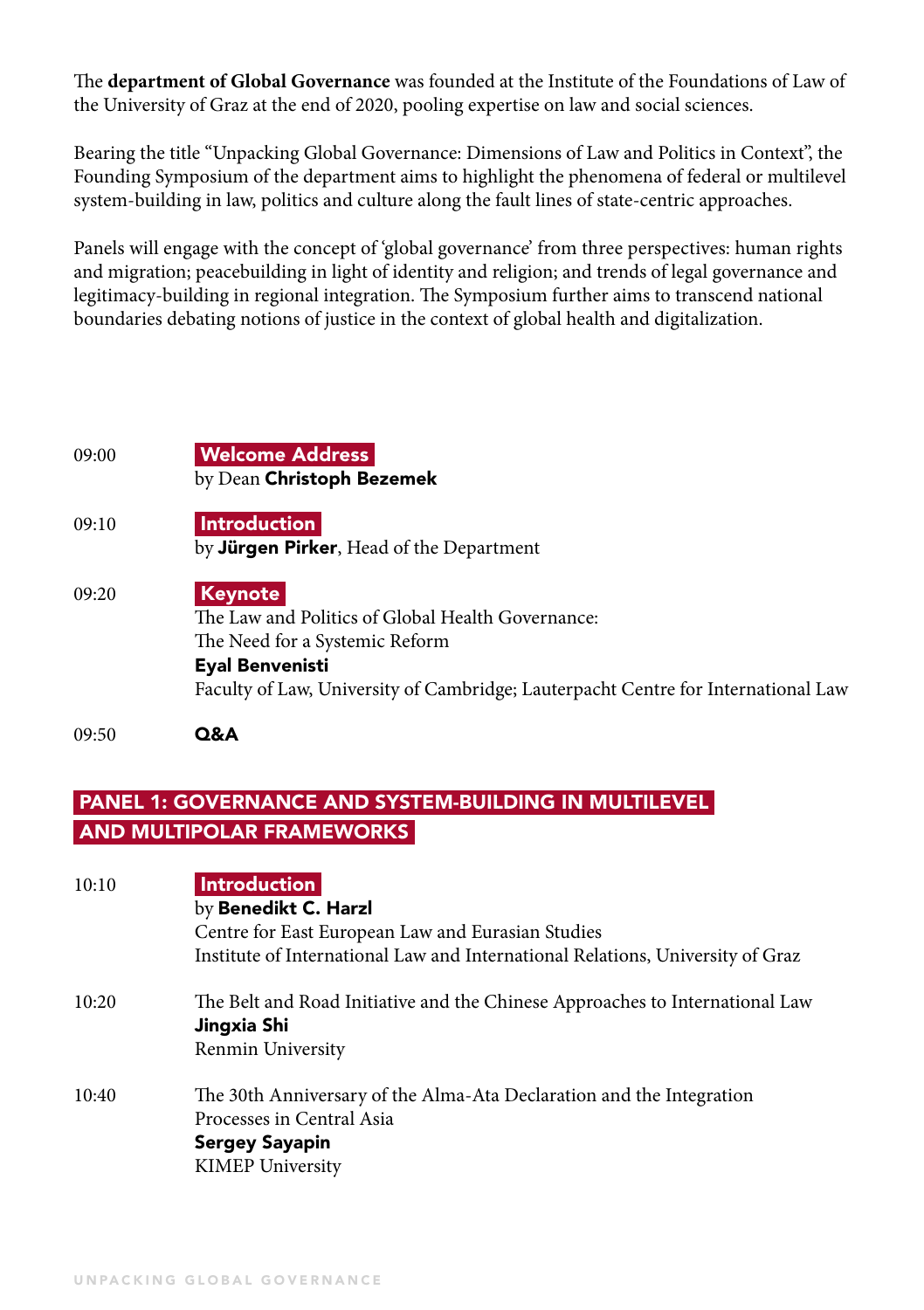- 11:00 The End of the 'Fukuyamist' Era and the Dawn of a New Order Rein Müllerson King's College
- 11:20 Q&A
- 12:00–13:30 Lunch break
- 13:30 Keynote Courts as Instruments of Governance, Locally and Globally Judith Resnik Yale Law School
- 14:00 Discussant Bilyana Petkova Institute of the Foundations of Law, University of Graz
- 14:10 Q&A

#### PANEL 2: GLOBAL GOVERNANCE AND HUMAN AND MINORITY RIGHTS: INSTITUTIONAL AND SUBSTANTIVE PARAMETERS OF JUSTICE

| 14:30 | <b>Introduction</b><br>by Aistė Mickonytė                                 |
|-------|---------------------------------------------------------------------------|
|       | Institute of the Foundations of Law / Centre for East European Law        |
|       | and Eurasian Studies, University of Graz                                  |
| 14:40 | The Democratic Costs of Economic Inequality                               |
|       | <b>Christine Landfried</b>                                                |
|       | Faculty of Business, Economics and Social Sciences, University of Hamburg |
| 15:00 | The EU, Global Governance and Human Rights:                               |
|       | Exploring a Triangular Relationship                                       |
|       | <b>Jan Wouters</b>                                                        |
|       | Leuven Centre for Global Governance Studies, KU Leuven                    |
| 15:20 | Mind the Margin of Appreciation in EU Law                                 |
|       | Martijn van den Brink                                                     |
|       | Hertie School of Governance                                               |
| 15:40 | The Venice Commission's Brave New World: Triangulating Constitutional     |
|       | Assistance, Global Membership, and European Standards                     |
|       | Valentina Volpe                                                           |
|       | Max Planck Institute for Comparative Public Law and International Law     |
| 16:00 | Q&A                                                                       |